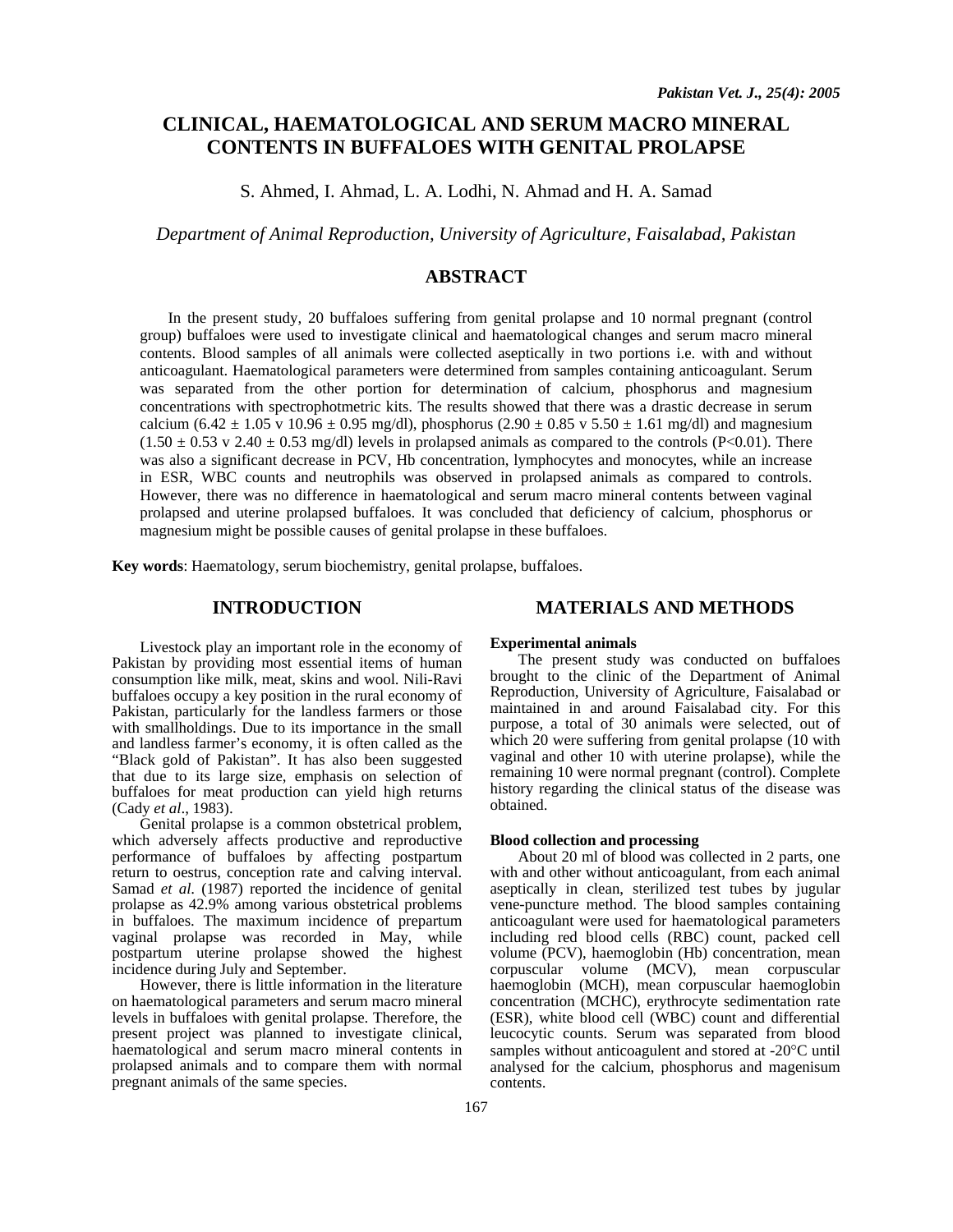Serum calcium concentrations were estimated using the calcium kit (Human, Germany, Cat No. 10011). Serum phosphorus contents were determined using photometric UV Test kit (Cat No. 10027). Serum magnesium levels were studied by using the magnesium kit. (Crescent, Cat. No. CE 502).

#### **Statistical analysis**

Mean values  $(\pm SE)$  of various parameters for control buffaloes and those suffering from vaginal prolapse including (vagino-cervical) and uterine prolapse, were computed. In order to ascertain magnitude of variation in various parameters between respective groups, the data were subjected to unpaired T-test, using computer programme M-STAT C (Freed, 1987).

### **RESULTS AND DISCUSSION**

#### **Haematology**

Mean  $(E$  SE) value of red blood cell (10<sup>6</sup>/ul) count in prolapsed animals (6.31  $\pm$  0.69) was higher than the controls  $(6.10 \pm 0.43)$ , the difference was statistically non significant (Table 1). Similar results were reported by Tarjinder and Singh (1993), who observed RBC count of  $6.5 \pm 0.2 \times 10^6$ /ul in prolapsed animals.

**Table 1: Hematological parameters in prolapsed and control groups of buffaloes (mean ± SE)** 

| --                     |                                  |                  |                    |
|------------------------|----------------------------------|------------------|--------------------|
| <b>Parameter</b>       | <b>Prolapsed</b>                 | Control          | <b>T-value</b>     |
|                        | group                            | group            |                    |
| $RBC(10^6/ul)$         | $6.31 \pm 0.69$                  | $6.10 \pm 0.43$  | $0.89^{N_S}$       |
| PCV (%)                | $35.70 \pm 2.20$                 | $42.10 \pm 2.23$ | $7.47**$           |
| $Hb$ (gm/dl)           | $11.26 \pm 1.17$                 | $14.05 \pm 0.84$ | $6.69**$           |
| MCV (fi)               | $81.30 \pm 10.98$                | $69.39 \pm 6.98$ | 0.49 <sup>NS</sup> |
| MCH (pg)               | $18.00 \pm 2.78$                 | $23.04 \pm 2.32$ | $4.91**$           |
| <b>MCHC</b>            | $31.74 \pm 4.07$                 | $33.29 \pm 2.32$ | $1.11^{NS}$        |
| (am/dl)                |                                  |                  |                    |
| ESR (mm/hr)            | $36.36 \pm 5.33$                 | $31.00 \pm 1.70$ | $4.10**$           |
| WBC $(10^3/\text{ul})$ | $12.82 \pm 1.10$                 | $6.63 \pm 0.56$  | $7.47**$           |
| $***$                  | $=$ Highly significant (P<0.01), | NS.<br>$=$       | Non                |
| significant.           |                                  |                  |                    |

A highly significant (P<0.01) decrease in PCV in prolapsed animals as compared to the control group was observed (Table 1). These results are in agreement with those of Kinney (1967), who stated that the decrease in PCV in prolapsed animals might be due to possible release of antidiuretic hormone as a result of stress. According to the Agarawal (1987), a significant decrease in PCV due to anorexia and toxaemia was observed which may hold true for the present study also. However, no difference was observed in PCV when the vaignal prolapsed animals were compared with uterine prolapsed animals (Table 2).

In the present study, a significant  $(P<0.01)$ decrease in haemoglobin concentration was found in prolapsed animals as compared to the normal control group (Table1). Tarjinder and Singh (1993) reported similar results in buffaloes. Decrease in haemoglobin concentration in prolapsed animals may be due to loss of body fluid (Maxwell and Kleeman, 1972) or reduction in the size of erythrocyte rather than number of RBCs (Benjamin, 1978). This may be considered a possible explanation of decrease in haemoglobin concentration observed in prolapsed buffaloes in the present study. However, no difference was observed in haemoglobin concentration between vaginal prolapse and uterine prolapse groups (Table 2). There was a significant decrease  $(P<0.01)$  in MCH in buffaloes suffering from genital prolapse as compared to controls. However, there was no difference in MCV and MCHC between animals of the two groups (Table 1). Similarly, no difference was found in MCH, MCV and MCHC in buffaloes with vaginal or uterine prolapse (Table 2).

**Table 2: Haematological parameters in buffaloes with vaginal and uterine prolapse (mean**

| ± SE)                     |                     |                            |
|---------------------------|---------------------|----------------------------|
| <b>Parameters</b>         | Vaginal<br>prolapse | <b>Uterine</b><br>prolapse |
| RBC (10 <sup>6</sup> /ul) | $6.26 \pm 0.76$     | $6.42 \pm 0.58$            |
| <b>PCV (%)</b>            | $35.54 \pm 2.26$    | $36.00 \pm 2.24$           |
| Haemoglobin               | $11.59 \pm 0.98$    | $10.66 \pm 1.33$           |
| (gm/dl)                   |                     |                            |
| MCV (fl)                  | $64.82 \pm 6.73$    | $56.20 \pm 5.33$           |
| MCH(pg)                   | $18.75 \pm 2.68$    | $16.60 \pm 2.63$           |
| MCHC (gm/dl)              | $32.73 \pm 3.31$    | $29.90 \pm 4.94$           |
| ESR (mm/hr)               | $36.34 \pm 6.06$    | $36.39 \pm 4.07$           |
| WBC $(10^3/\text{ul})$    | $12.83 \pm 0.75$    | $12.80 \pm 1.65$           |
| عاممت برمة المماريات      | ممكك ومدمسمين       | والمستحدث كالمرساء المرجا  |

Values for each parameter differ non-significantly between the two groups.

A significant  $(P<0.01)$  increase in erythrocyte sedimentation rate (ESR) was observed in prolapsed animals as compared to controls in the present study (Table 1), but no difference was observed between vaginal and uterine prolapsed animals (Table 2). Similar results were found by Tarjinder and Singh (1993). According to Jain (1986), ESR increases in inflammatory conditions and in acute generalized infection, in addition to change in concentration of various proteins in blood. However, according to Benjamin (1978), change in ESR is a nonspecific reaction. The ESR in bovine is so variable that a normal value for use as a diagnostic tool for a specific condition cannot be estimated.

Higher WBCs counts (Table 1) in prolapsed group  $(P<0.01)$  compared to the control animals as observed in the present study are similar to those recorded by Verma *et al*. (1989), who stated that increase in WBC could be a result of higher level of cortisol due to stress in affected buffaloes. Singh *et al*. (1992) observed a progressive increase in WBC count with advancement of normal pregnancy, while Sindhu (1975) stated that this increase was due to stress. Mohy *et al*. (1985) reported that increase in WBC count in prolapsed animals was due to release of adenocorticotrophic hormone from the adrenal gland.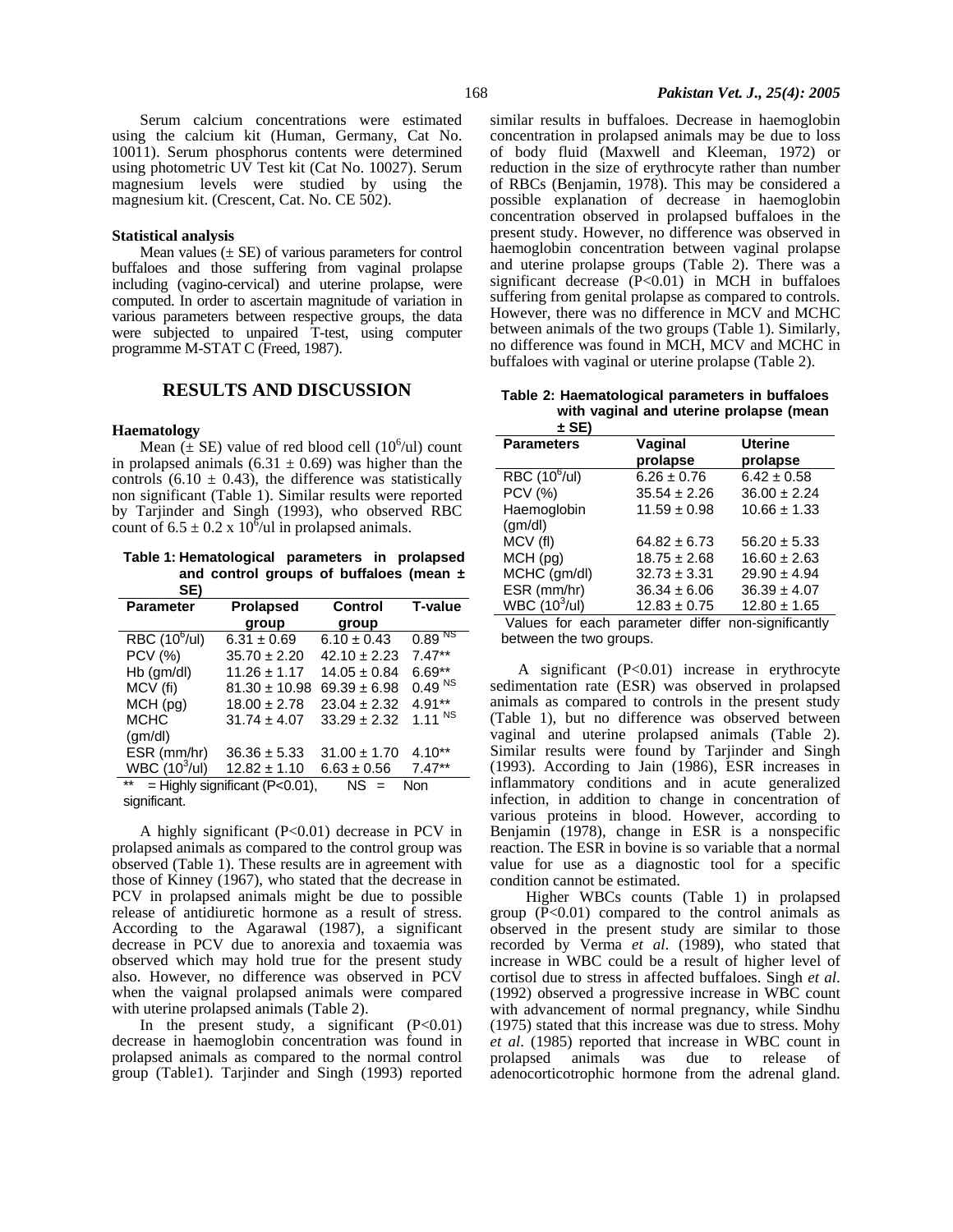According to Benjamin (1978), the degree of leukocytosis depends upon several factors such as nature of the causative agent, severity of the infection, resistance of the animal and localization of the inflammatory response. When vaginal prolapsed buffaloes were compared with uterine prolapsed animals, no difference was observed in WBC count between both the groups (Table 2). This may be due to the fact that degree of leukocytosis increases with the advancement of pregnancy, as both the conditions occur approximately at the same stage of parturition, hence no difference was observed.

In the present study, a significant increase in neutrophils (P<0.01), while a significant decrease in lymphocytes (P<0.05) and monocytes (P<0.01), was recorded in prolapsed animals as compared to control animals (Table 3). These findings agree with the results of Tarjinder and Singh (1993), who also reported neutrophilia in prolapsed animals. This may be due to increased level of cortisol due to stress (Verma *et al*., 1989), or inflammatory process in the genital prolapse (Malik *et al*., 1990). However, neutrophilia has also been reported during excitement, exercise and adrenaline release (Sastry, 1989). Basophils and eosinophils remained unchanged in animals of prolapsed and control groups (Table 3). Similarly, no difference in differential leukocytic count was observed between vaginal prolapsed and uterine prolapsed animals (Table 4). Prepartum vaginal and postpartum uterine prolapse both usually cause the same degree of inflammation in the genital tract, which may be a possible reason for similar differential leukocytic counts between animals of the two groups in this study.

|  | Table 3: Differential leukocyte counts (%) in |  |  |  |
|--|-----------------------------------------------|--|--|--|
|  | prolapsed and control buffaloes               |  |  |  |
|  | (mean $\pm$ SE)                               |  |  |  |

| ובט ב ווסטוון (                                                                                                                                                                                                                                                                                                                                                                                                                                                                                                                                                                                                                                                                 |                  |                  |                    |  |  |
|---------------------------------------------------------------------------------------------------------------------------------------------------------------------------------------------------------------------------------------------------------------------------------------------------------------------------------------------------------------------------------------------------------------------------------------------------------------------------------------------------------------------------------------------------------------------------------------------------------------------------------------------------------------------------------|------------------|------------------|--------------------|--|--|
| <b>Parameter</b>                                                                                                                                                                                                                                                                                                                                                                                                                                                                                                                                                                                                                                                                | <b>Prolapsed</b> | <b>Control</b>   | <b>T-value</b>     |  |  |
|                                                                                                                                                                                                                                                                                                                                                                                                                                                                                                                                                                                                                                                                                 | group            | group            |                    |  |  |
| <b>Neutrophils</b>                                                                                                                                                                                                                                                                                                                                                                                                                                                                                                                                                                                                                                                              | $37.50 \pm 4.95$ | $31.20 \pm 3.46$ | $1.28**$           |  |  |
| Lymphocytes                                                                                                                                                                                                                                                                                                                                                                                                                                                                                                                                                                                                                                                                     | $50.15 \pm 4.31$ | $54.20 \pm 4.57$ | $2.29*$            |  |  |
| Monocytes                                                                                                                                                                                                                                                                                                                                                                                                                                                                                                                                                                                                                                                                       | $4.20 \pm 4.58$  | $9.20 \pm 1.55$  | $4.41***$          |  |  |
| Eosinophils                                                                                                                                                                                                                                                                                                                                                                                                                                                                                                                                                                                                                                                                     | $3.70 \pm 1.84$  | $4.60 \pm 1.78$  | 3.60 <sup>NS</sup> |  |  |
| Basophils                                                                                                                                                                                                                                                                                                                                                                                                                                                                                                                                                                                                                                                                       | $1.00 \pm 1.30$  | $0.80 \pm 0.92$  | 0.64 <sup>NS</sup> |  |  |
| $\mathcal{O}$ $\mathcal{O}$ $\mathcal{O}$ $\mathcal{O}$ $\mathcal{O}$ $\mathcal{O}$ $\mathcal{O}$ $\mathcal{O}$ $\mathcal{O}$ $\mathcal{O}$ $\mathcal{O}$ $\mathcal{O}$ $\mathcal{O}$ $\mathcal{O}$ $\mathcal{O}$ $\mathcal{O}$ $\mathcal{O}$ $\mathcal{O}$ $\mathcal{O}$ $\mathcal{O}$ $\mathcal{O}$ $\mathcal{O}$ $\mathcal{O}$ $\mathcal{O}$ $\mathcal{$<br>$\mathbf{r}$ . $\mathbf{r}$ . $\mathbf{r}$ . $\mathbf{r}$ . $\mathbf{r}$ . $\mathbf{r}$ . $\mathbf{r}$ . $\mathbf{r}$ . $\mathbf{r}$ . $\mathbf{r}$ . $\mathbf{r}$ . $\mathbf{r}$ . $\mathbf{r}$ . $\mathbf{r}$ . $\mathbf{r}$ . $\mathbf{r}$ . $\mathbf{r}$ . $\mathbf{r}$ . $\mathbf{r}$ . $\mathbf{r}$ .<br>÷ |                  |                  |                    |  |  |

 $=$  Significant (P<0.05), \*\*  $=$  Highly significant (P<0.01) NS =Non significant.

### **Table 4: Differential leukocytic counts (%) in buffaloes with vaginal and uterine prolapse**

| <b>Parameters</b>  | Vaginal<br>prolapse | <b>Uterine</b><br>prolapse |
|--------------------|---------------------|----------------------------|
| <b>Neutrophils</b> | $36.00 \pm 4.67$    | $40.29 \pm 4.46$           |
| Lymphocytes        | $50.77 \pm 4.42$    | $49.00 \pm 4.16$           |
| Monocytes          | $7.92 \pm 1.80$     | $7.42 \pm 2.94$            |
| Eosinophils        | $4.08 \pm 2.00$     | $3.00 \pm 1.41$            |
| <b>Basophils</b>   | $1.38 \pm 1.50$     | $0.57 \pm 0.54$            |

Values for each parameter differ non-significantly between the two groups.

### **Serum macro minerals**

#### *Calcium*

Hypocalcemia was observed in prolapsed group as compared to the control group  $(P<0.01)$  in the present study (Table 5). Marques *et al*. (1996) and Salmanoglu and Salmanoglu (1998) found similar results in their studies, while the results of Paul *et al*. (2000) are contrary to the present findings. Risco *et al*. (1984) reported that hypocalcemia resulted in loss of muscular contractions and ultimately uterine prolapse in buffaloes. Goff *et al*. (1990) reported that cortisol might cause immuno-suppression, hypocalcaemia and loss of muscular contractions.

When comparison between vaginal prolapsed and uterine prolapsed groups was carried out, no significant difference was observed in serum calcium levels between the two groups (Table 6). This may be due to the reason that same factors like hypocalcaemia, inflammation and stress are responsible for both conditions.

| Table 5: Some biochemical parameters (mq/dl) in |
|-------------------------------------------------|
| prolapsed and control buffaloes (mean $\pm$     |
| SE)                                             |

| JE)               |                  |                         |                |  |
|-------------------|------------------|-------------------------|----------------|--|
| <b>Parameters</b> | <b>Prolapsed</b> | <b>Control</b>          | <b>T-value</b> |  |
|                   | group            | group                   |                |  |
| Calcium           | $6.42 \pm 1.05$  | $10.96 \pm 0.95$        | $11.55**$      |  |
| Phosphorus        | $2.90 \pm 0.85$  | $5.50 \pm 1.61$         | $4.79**$       |  |
| Magnesium         | $1.50 \pm 0.53$  | $2.40 \pm 0.53$         | $4.38**$       |  |
|                   |                  | $NIC = Non$ oignificant |                |  |

 $=$  Highly significant (P<0.01), NS  $=$  Non significant.

|  | Table 6: Mean values $(\pm$ SE) of minerals in |  |  |  |
|--|------------------------------------------------|--|--|--|
|  | buffaloes with vaginal and uterine             |  |  |  |
|  | prolapse (mg/dl)                               |  |  |  |

| proiapsc (my/ur)  |                     |                            |  |  |  |
|-------------------|---------------------|----------------------------|--|--|--|
| <b>Parameters</b> | Vaginal<br>prolapse | <b>Uterine</b><br>prolapse |  |  |  |
| Calcium           | $6.48 \pm 1.04$     | $6.30 \pm 1.12$            |  |  |  |
| Phosphorus        | $3.05 \pm 0.90$     | $2.61 \pm 0.74$            |  |  |  |
| Magnesium         | $1.52 \pm 0.61$     | $1.46 \pm 0.40$            |  |  |  |
| Ca : P            | 2.12:1              | 2.41:1                     |  |  |  |

Values for each parameter differ non-significantly between the two groups.

### *Phosphorus*

There was a significant  $(P<0.01)$  decrease in serum phosphorus level in prolapsed animals as compared to the control group (Table  $\bar{5}$ ) in the present study. These results are in agreement with those of Marques *et al*. (1996). Pathak and Janakiraman (1987) reported calcitonin and progesterone insufficiency as a cause of hypophosphoremia in cattle. Between vaginal and uterine prolapsed groups of animals, no difference was found in serum phosphorus levels (Table 6).

#### *Magnesium*

In the present study, a significant  $(P<0.01)$ decrease in serum magnesium level in prolapsed animals was recorded as compared to the control animals (Table 5). These results are in agreement with the study of Marques *et al*. (1996). However, no